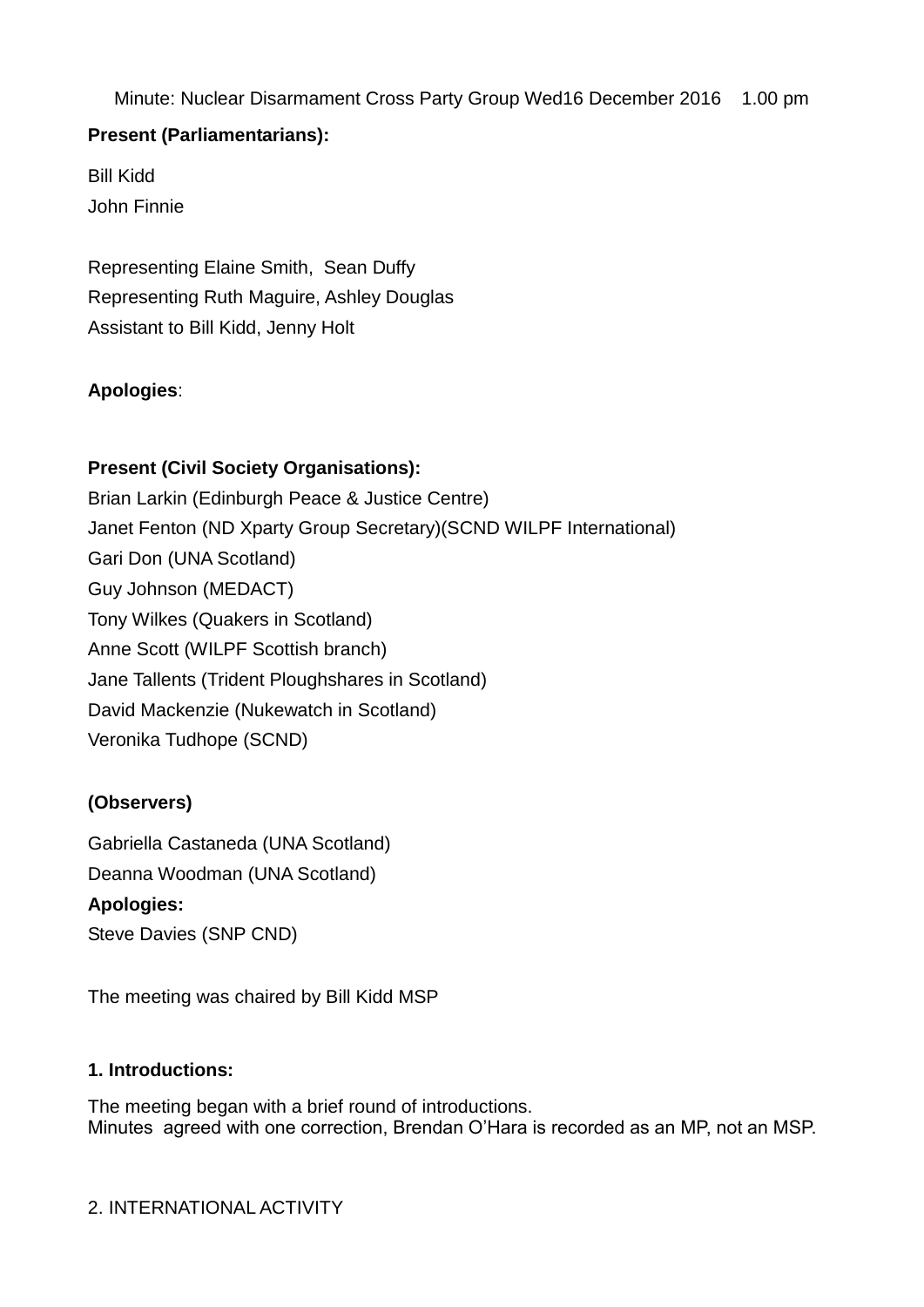# **1)Ban Treaty**

Bill and Janet gave a summary of the UN Ban Treaty negotiations in New York. which they had attended. This concluded with a vote to establish a Conference to negotiate the Ban Treaty in New York, starting 27 March, and continuing and concluding in June and July with 123 in support, 38 against and 16 abstentions. ICAN will hold a campaigners conference on 25/26 March to brief NGO reps.

During the discussions before the vote nuclear-armed states put huge pressure on NATO and other dependent states for support. It was notable that there were some abstentions from countries which might have been expected to vote with the nuclear-armed states, e.g. the Netherlands. The UK and US diplomats behaved particularly arrogantly, utilising a break in standing orders to speak off the record about non-nuclear weapons states being foolhardy and ignorant about security. The conference is a huge step forward in making it possible to achieve the NPT aim of multilateral disarmament.

Next year's conference creates the potential of a treaty at the beginning of July ready to be signed and ratified, thus placing nuclear weapons on the same footing as chemical weapons, mines and cluster bombs. Although not all countries are expected to sign it will carry huge weight. Beatrice Fihn (ICAN CEO) had informally suggested that the treaty negotiation may not be achieved in the time frame, but in this case the UN will identify another period to continue the talks.

The Ban Treaty negotiations were the recommendation of the UN 'open-ended' working group to fill the legal gap in prohibition and elimination of nuclear weapons' (OEWG) which met on 3 separate occasions last year. The UK boycotted this process as well as voting against the Treaty.

Campaigners in the UK are concentrating on encouraging the UK FCO to participate in the discussions. In Scotland the there is a slightly different perspective because the UK government is not only boycotting the negotiations, but misrepresenting Scotland, which does support the Ban Treaty. Now that the democratic deficit on Brexit for Scotland is being discussed internationally, this perspective should be applied to nuclear weapons in Scotland and representation should be sought, e.g. via written questions on how Scotland's view is communicated.

This group may be able to work with UK Parliamentary CND (there is no APPG on nuclear disarmament at Westminster) to communicate and co-operate. (Janet and Jenny)

A SCND briefing on the Ban Treaty will soon be available to bring together and inform people on the issue.(Janet)

# **2)NPT Preparatory Committee**

There followed discussion on The NPT preparatory committee which will be taking place in Vienna in May. While the ban treaty has overtaken the NPT in potential for effectiveness, it is important that its arguments on how the Ban Treaty are used as an effective tool in bringing the nuclear weapons states to accountability over Article Vl . Scottish parliamentarians and NGOs should still be encouraged to attend. Despite the difficulties, the significance of changing the UK's policy to boycott the ban treaty conference cannot be underestimated, nor the impact of Scottish politicians speaking out and being present on the international diplomatic stage .

# **3)Participation**

Scottish parliamentarians participating at an international level are limited to representation as part of an NGO; Scotland is not a member state or seen as an independent nation.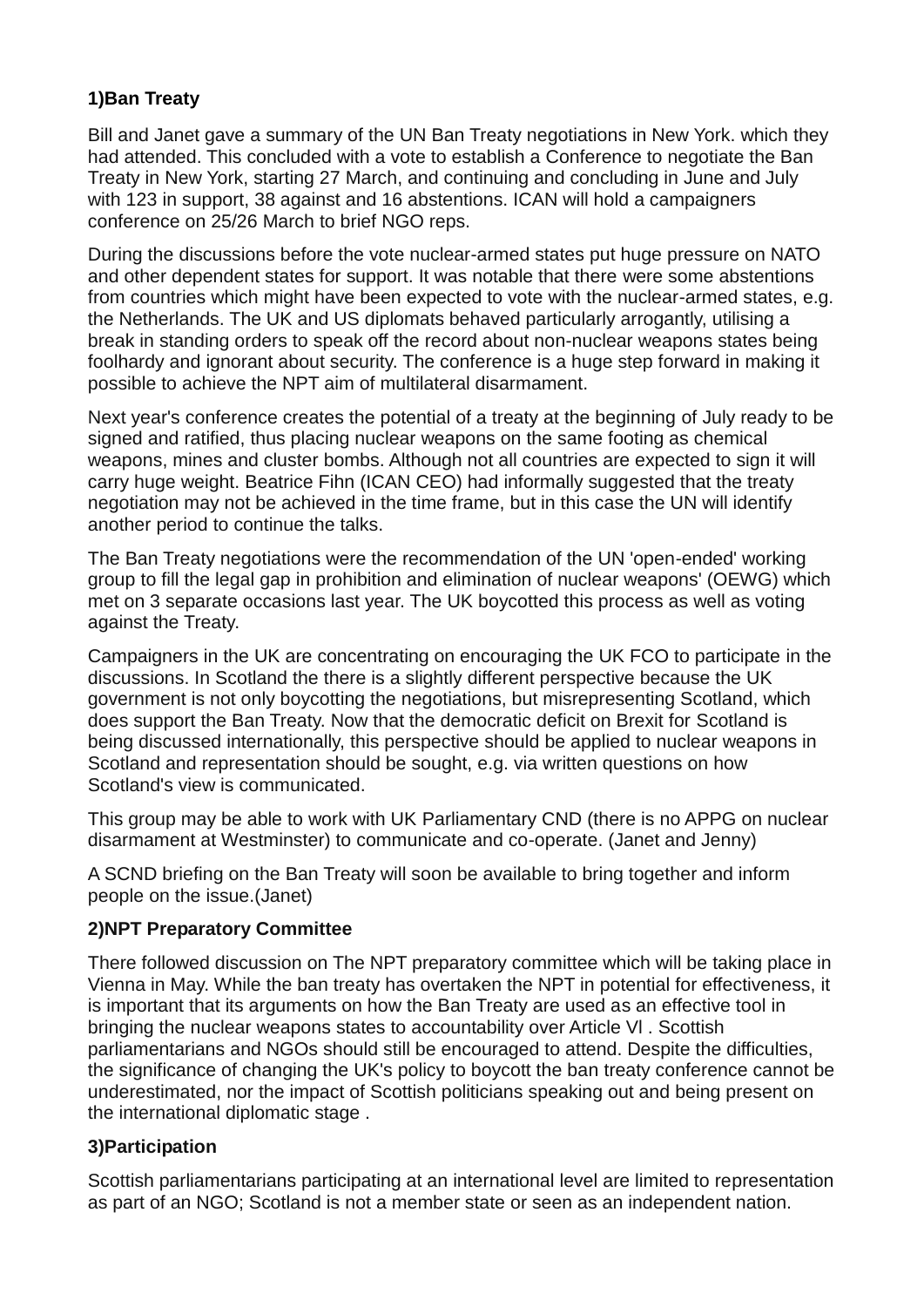Also, Parliament will be sitting during March and May, but MSPs may be available to travel to New York in June/July. They can be accredited to go as representatives through one of a number of NGOS.

Bill attends and participates as PNND at his own expense, Janet is accredited through WILPF (supported by several NGOs) and representatives from SCND have been accredited in the past.(More info on accreditation from Bill and Janet).

Implications of US Global relations for nuclear disarmament were discussed:Trump's presidency in America has repercussions for UK and Scotland as part of their international relations. It may be necessary to monitor the situation. The relationship between China and the US may also change and impact on the UK and Scotland.

Nuclear Disarmament campaigning is often seen as being a single issue campaign 'in our own bubble' and yet there is a general abhorrence of war on the part of the public when they see the evidence clearly, E.G. Aleppo and Yemen have recently captured the imagination of the public. We can use these opportunities to inform people and bring the case against nuclear weapons into the mainstream.

The Reaching Critical Will Monitor on international nuclear disarmament can also be widely promoted to people to keep up to date.

The Chatham House Research Paper, Nuclear Disarmament The Missing Link in Multilateralism (connections between nuclear weapons, climate change, food scarcity and conflict in vulnerable communities) advocates nuclear disarmament as essential in meeting the sustainable development goals. It could be summarised and publicised. This paper was commissioned by the Irish Government as part of the evidence for a ban treaty and shows the kind of work that Scotland could do. (Janet)

John Ainslie's paper, If Britain Fired Trident (John called it 'Flattening Moscow') could also be utilised. (It was an invited contribution to the 2013 Humanitarian Consequences Conference)

# 3. POLITICAL DEVELOPMENTS IN THE UK

#### **1)PCND**

Bill: Defence, WMD are both reserved issues, collaboration with Parliamentary CND at Westminster is important. Janet has had contact with CND Parliamentary officer Russell Whiting and can occasionally attend PCND when on CND Council business. PCND is developing Parliamentary activity to raise awareness of the UN Ban Treaty before March. WQ on (convoys) and several EDMs on nuclear matters. Future PCND Meetings will take place on Wednesdays: January 11, February 8, March 8, April 19, May 10, June 14, July 12. Notes from their work can be circulated to members of the CPG on request. (Janet and Jenny)

#### **2)ICAN uk**

Janet also attended the ICAN UK meeting in London to report the Scottish perspective. New resources are available from them, mostly focussed on UK Parliamentary activity and a new campaigner's briefing from ICAN international will be available very soon.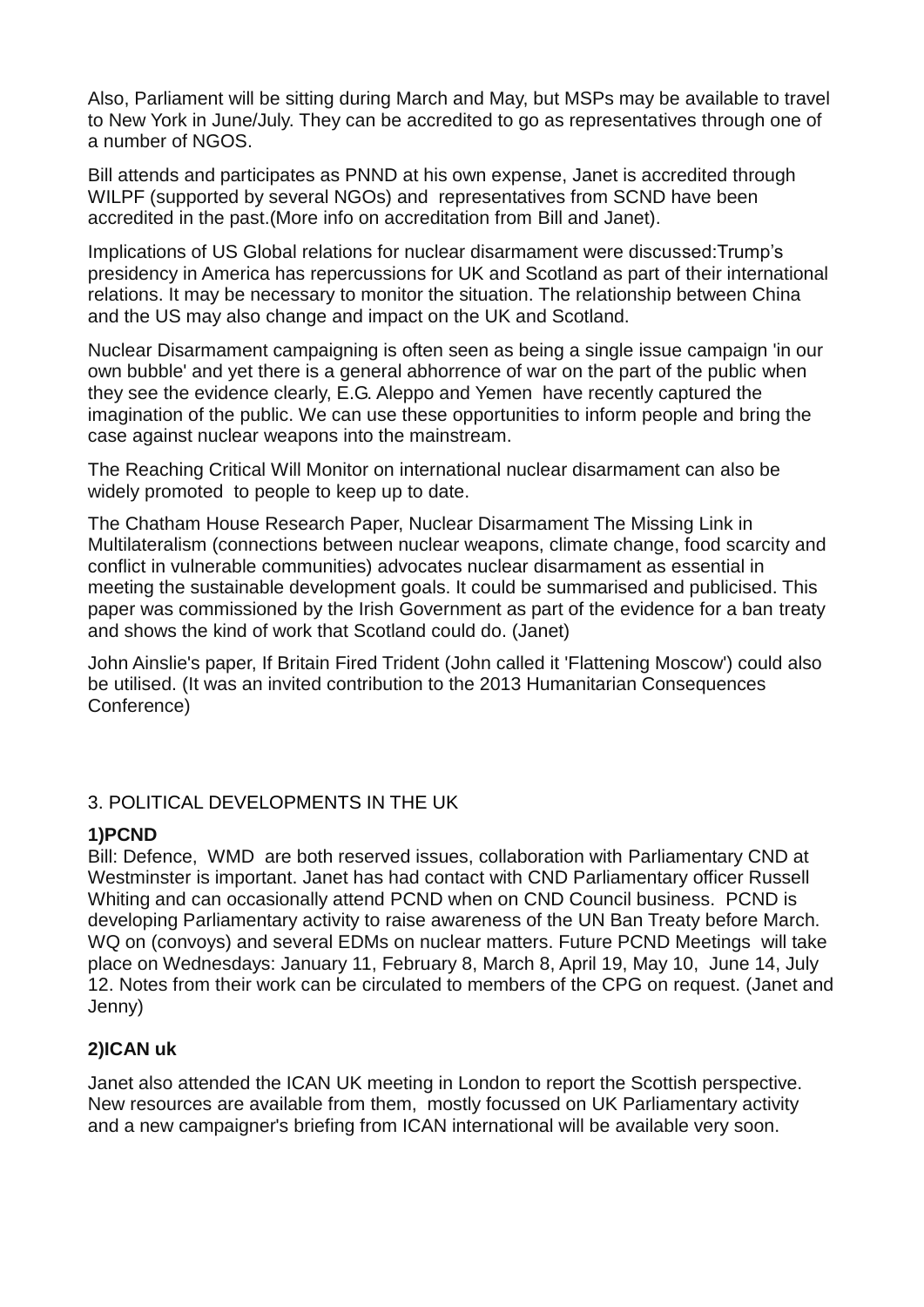# 4. SCOTTISH INFRASTRUCTURE AND OPPORTUNITIES

### **1)Parliamentary activity**

In Scotland there is strong support for disarmament but we urgently need more action and awareness of international activity and the opportunities to push for change. Three key groups:

- $\bullet$  the public
- other parliamentarians
- media

Ashley invited contributions to be published and events that could be promoted in Bella Caledonia. Constituents can raise Xparty business with MSPs and our civil society members can encourage and direct this. We all need to utilise social media and issue press releases, questions to the BBC. Hosting interesting and attractive events can attract public, media and encourage parliamentarians as well.

In light of Ireland's work on the Ban Treaty, and the Chatham House report, it was agreed to contact campaigners and politicians at Dail Eireann and possibly NI and Welsh Assemblies with a view to developing and sharing nuclear disarmament approaches. This could take the form of a meeting or meetings, or joint publications.

The timing of the NPT might enable participation by international diplomats or campaigners from outside Europe while they are already in Vienna. A lunchtime international meeting could be held either just before or just after the conference.

The UNA Conference on 9<sup>th</sup> December heard from Beatrice Fihn from ICAN, Dr Rebecca Johnston, Rob Edwards and Paul Wheelhouse MSP and was very well attended. Papers from the speakers will be a useful resource to inform future activity and keep in touch with those who attended.

# **2)Exhibitions**

Veronika suggested a foyer Exhibition. This has a lead in time of over a year. Edinburgh Peace & Justice Centre has been hosting community workshops to fold cranes and learn about Hiroshima; the aim is to fold a paper crane for every person who died at Hiroshima in the first year - 140,000 paper cranes as a Hiroshima memorial. This visually impressive body of work along with supporting material, including Scotland's opposition to nuclear weapons could be completed for Autumn 2018. John said that anyone suggesting that this would be a controversial topic could be referred to the recent hosting of the arms trade at Holyrood.(Brian, Jenny)

Smaller staffed displays can be booked for a week at a time inside the parliament and provide an opportunity to interact with parliamentarians and groups on 'guided tours' including school students.(contact Bill or Jenny)

UNA has already booked one of these from the 16 January for a week on the 3 pillars of the UN; Human Rights, Peace & Security and Global Development. Appropriate materials from the organisations represented at the ND X party group are welcome. (contact Gari)

# **3)Conferences**